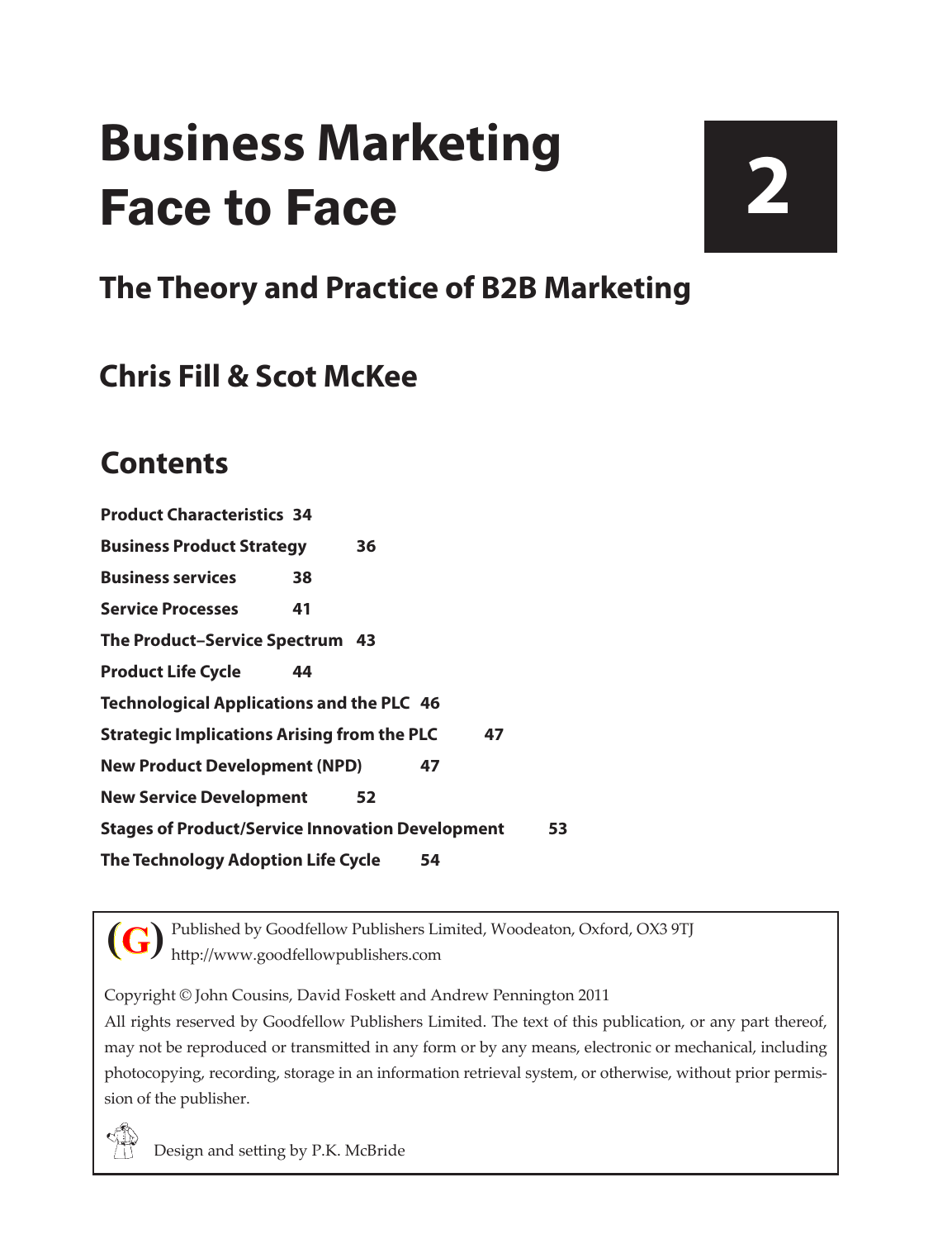# **2 Business Products and Services**

#### **Overview**

This chapter considers the various issues associated with managing products and services in business markets.

Business products can be classified according to the degree of standardisation and customisation that the organisation decides to offer. It is important to establish this view before considering how organisations might develop strategies to manage their product/service offerings, both established and new. Attention is given to the product life cycle before examining issues concerning the new product and new service development processes. This section concludes with a consideration of the technology adoption life cycle, appropriate in high technology markets.

### **Aims and objectives**

The aims of this chapter are to consider some of the key managerial issues and characteristics associated with business products and services.

#### **The objectives of this chapter are to enable readers to:**

- **1** Examine the characteristics of business products.
- **2** Appreciate the nature and significance of product strategies.
- **3** Understand the significance of services in business markets and marketing.
- **4** Evaluate the new product and new service development processes.
- **5** Examine the product life cycles and determine how these might impact on business marketing.
- **6** Explain the technology life cycle model